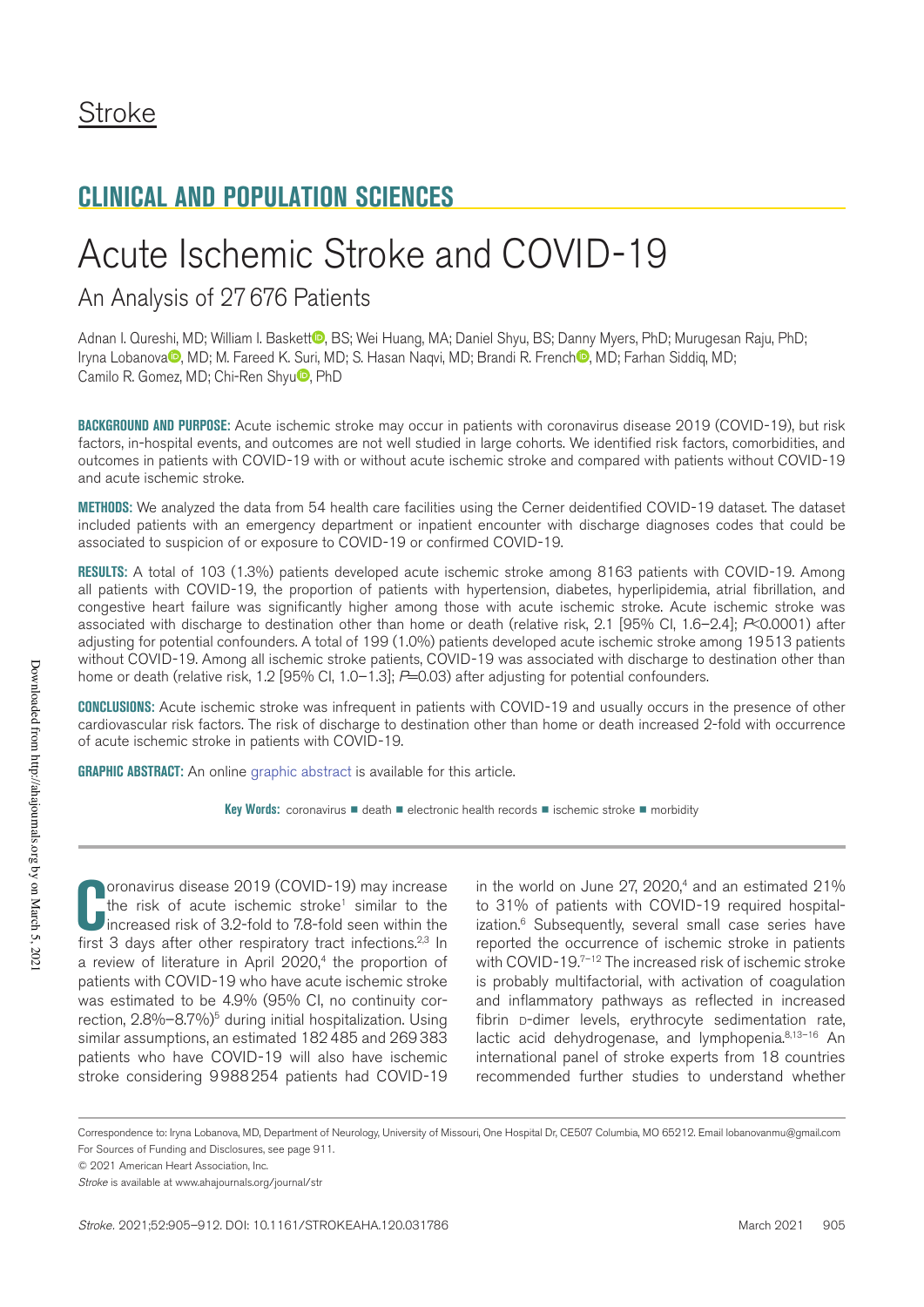**CLINICAL AND POPULATION** 

## Nonstandard Abbreviations and Acronyms

**COVID-19** coronavirus disease 2019 **ICD-10-CM** *International Classification of Diseases, Tenth Revision, Clinical Modification* **RR** relative risk

there are differences in risk factors, manifestations, response to treatment strategies, and outcomes in acute ischemic stroke patients with COVID-19.4 We performed this study to identify risk factors, comorbidities, treatment strategies, and outcomes in patients with ischemic stroke derived from a large cohort of COVID-19 patients.

### METHODS

We performed this retrospective cohort study with short-term (in hospital) follow-up by analyzing the data from the Cerner deidentified COVID-19 dataset—a subset of Cerner Real-World Data extracted from the electronic medical records of health care facilities that have a data use agreement with Cerner Corporation.17,18 The methodological aspects of the dataset are available in another publication.<sup>19</sup> The data are based on electronic medical encounters between December 2019 and April 2020. The dataset as part of deidentification procedure does not provide data on regions and hospitals. Institutional review board approval was not required as the data analyzed consisted of deidentified medical encounters. The dataset is available through Cerner Corporation and includes data for patients who qualified for inclusion based on the following criteria:

- 1. Patient has a minimum of 1 emergency department or inpatient encounter with a discharge diagnosis code that could be associated with exposure to or clinical suspicion of COVID-19 or
- 2. Patient has a minimum of 1 emergency department or inpatient encounter with a positive laboratory test for COVID-19.

The Cerner Real-World Data-COVID-2020Q2apr version of the data included data from 54 contributing Cerner Real-World Data health systems that had qualifying patients. The dataset included both patients in whom COVID-19 was confirmed and those in whom the diagnosis was suspected but excluded. In general, Cerner Real-World Data comprise >100 clinical and nonclinical variables associated with hospital stays, including primary and secondary diagnoses, primary and secondary procedures, patients' admission and discharge status, and patient demographic information. Race was coded into various categories (White, Black, Asian or Pacific Islander, or American Indian or Alaska Native), and ethnicity was coded as Hispanic or non-Hispanic as recorded in electronic medical records within the US population. The Cerner Corporation has established Health Insurance Portability and Accountability Act–compliant operating policies to establish deidentification for Cerner Real-World Data.

We used the *International Classification of Diseases, Tenth Revision, Clinical Modification* (*ICD-10-CM*), primary discharge diagnosis codes I63, I65, and I66 to identify the patients

admitted with acute ischemic stroke. The *ICD-10-CM* codes were used to identify patients with hypertension (I10, O10.0, O10.9, I16, and I67.4), diabetes (E08, E09, E10, E11, and E13), nicotine dependence (F17), hyperlipidemia (E78), atrial fibrillation (I48), and congestive heart failure (I09.81, I11.0, and I50). The *ICD-10-CM* secondary diagnosis codes were used to identify those with stroke-associated complications such as cerebral edema (G93.5 and G93.6), acute kidney injury (N17), hepatic failure (K72), cardiac arrest (I46), systemic inflammatory response syndrome (R65.1), respiratory failure (J96), pneumonia (J12–J18), urinary tract infection (N30.0, N30.9, N34.1, N34.2, and N39.0), septic shock (A41 and R65.21), deep venous thrombosis (I82), pulmonary embolism (I26), intracerebral (I61 and I62.9) or subarachnoid hemorrhage (I60), and acute myocardial infarction (I21). We also used *ICD-10-CM* procedure codes and current procedural terminology codes to estimate the proportion of acute ischemic stroke patients who underwent thrombolytic treatment identified by *ICD-10* procedure codes 3E03317 and 3E06317 or current procedural terminology codes 37195 and mechanical thrombectomy or intraarterial thrombolytic administration by *ICD-10* procedure codes (03CG3ZZ, 03CG3Z7, 03CH3Z7, 03CJ0ZZ, 03CJ3ZZ, 03CK3Z7, 03CK3ZZ, 03CL3Z7, 03CL3ZZ, 03CL0ZZ, 03CP3ZZ, 03CY3ZZ, 00C73ZZ or 3E03317, and 3E06317) or current procedural terminology codes 61654 or 37195. Intubation and mechanical ventilation were identified by *ICD-10-CM* codes 0BJ17EZ and Z9911 or current procedural terminology codes 31500, 94656, and 94657 (for intubation)

The outcome was based on discharge destination without any postdischarge data. Discharge destination was categorized as home or discharge to destination other than home (acute rehabilitation, intermediate care or skilled nursing facility, or nursing home). Discharge destination to home has been shown to predict none-to-mild disability while discharge to destination other than home predicts moderate-to-severe disability at 3 months poststroke.<sup>20,21</sup> Our analysis included only patients with medical history to ensure completeness of the records of potential comorbidities that constituted ≈67% of patients within the dataset.

or 94002 to 94005 (for mechanical ventilation).

#### Statistical Analysis

We performed this analysis to identify any significant differences in demographic and clinical characteristics, in-hospital events, and outcomes between (1) COVID-19 patients with and without acute ischemic stroke and (2) acute ischemic stroke patients with and without COVID-19. We compared patients' age, sex, race/ethnicity, cardiovascular risk factors, length of stay, medical complications, procedures performed, and discharge status (categorized into discharge home, discharge to destination other than home, or death) for patients in strata based on the presence or absence of acute ischemic stroke among COVID-19 patients. We also analyzed the data from patients with acute ischemic stroke without COVID-19 to identify differences in abovementioned variables between ischemic stroke patients with or without COVID-19. We used the  $\chi^2$  test for categorical data and 2-sample *t* test for continuous data to detect any significant differences in variables among COVID-19 patients with and without ischemic stroke. We adjusted for multiple comparisons using Bonferroni correction. Any *P*<0.05 is considered significant.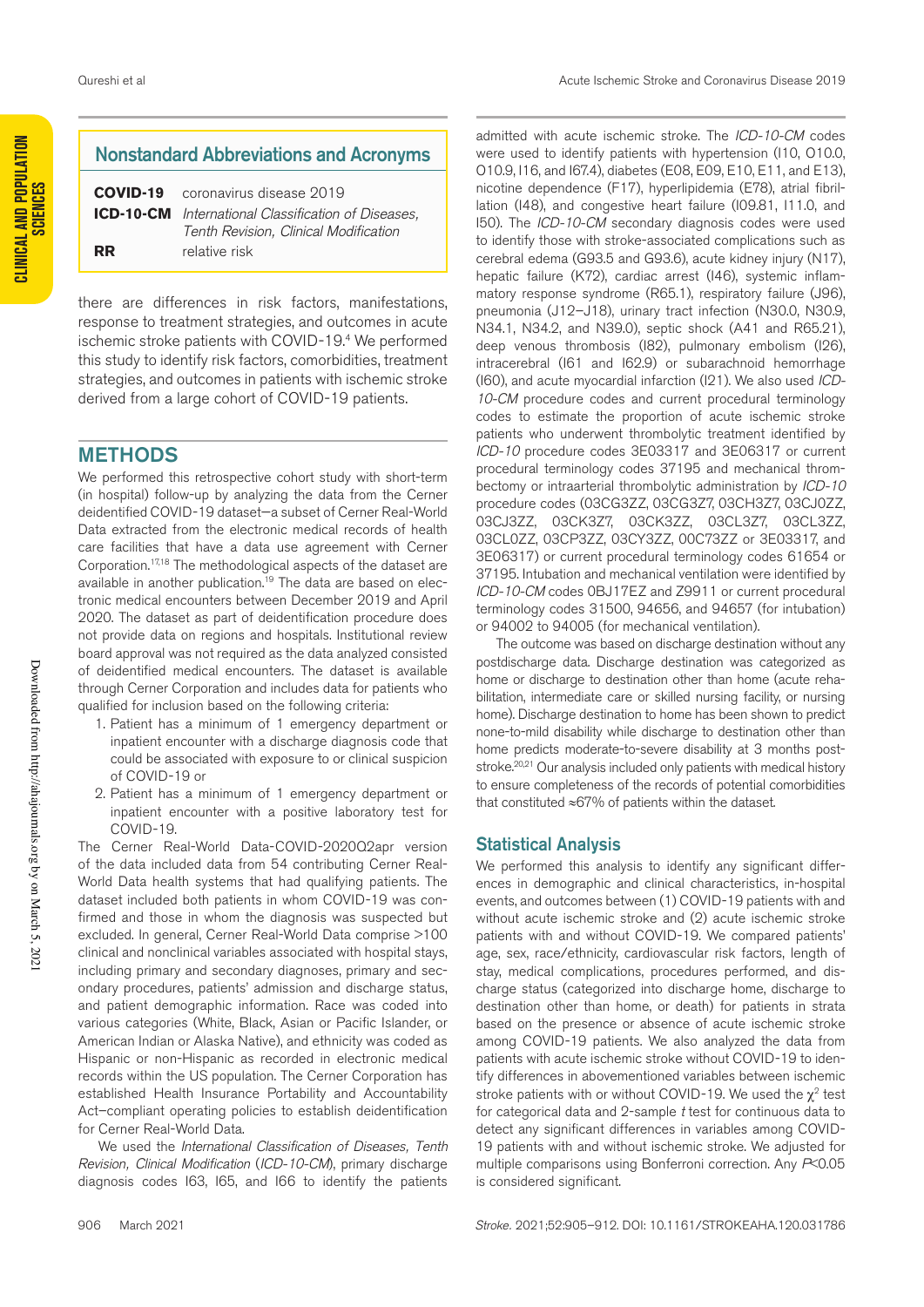**CLINICAL AND POPULATION** 

We performed stepwise backward logistic regression analysis including all COVID-19 patients to identify the association between the presence of acute ischemic stroke and risk of discharge to destination other than home or death after adjusting for age (age strata,  $<35$ ,  $35-54$ ,  $55-70$ , and  $>70$  years), sex, race/ethnicity, hypertension, diabetes, nicotine dependence, hyperlipidemia, atrial fibrillation, and congestive heart failure. We performed another stepwise backward logistic regression analysis including all ischemic stroke patients to identify the association between the presence of COVID-19 and risk of discharge to destination other than home or death after adjusting for age (age strata), sex, race/ethnicity, hypertension, diabetes, nicotine dependence, hyperlipidemia, atrial fibrillation, and congestive heart failure. All the analyses were done using R, version 3.6.3.

## RESULTS

There were a total of 8163 patients with confirmed COVID-19 among 27676 patients in the Cerner deidentified COVID-19 dataset; 103 (1.3%) patients developed acute ischemic stroke among 8163 patients with COVID-19. One hundred ninety-nine (1.0%) patients developed acute ischemic stroke among 19513 patents in whom COVID-19 infection was not diagnosed. Of the 103 patients with confirmed COVID-19 and acute ischemic stroke, 94 received their COVID-19 diagnosis during the same encounter that they had acute ischemic stroke.

## Comparison Between COVID-19 Patients With and Without Acute Ischemic Stroke

The mean age (years±standard deviation) of COVID-19 patients with acute ischemic stroke was higher compared with those without stroke (68.8±15.1 versus 54.4±20.3; *P*<0.0001). The proportion of Black people (44.7% versus 31.2%; *P*=0.003) was higher and that of Hispanic people (5.8% versus 20.6%; *P*=0.0002) was lower among COVID-19 patients with acute ischemic stroke compared with those without stroke (Table 1). The proportion of patients with hypertension (84.5% versus 48.2%; *P*<0.0001), diabetes (56.3% versus 30.2%; *P*<0.0001), hyperlipidemia (75.7% versus 33.3%; *P*<0.0001), atrial fibrillation (28.2% versus 10.1%; *P*<0.0001), and congestive heart failure (33.0% versus 12.7%; *P*<0.0001) was significantly higher among COVID-19 patients with acute ischemic stroke compared with those without stroke. The proportion of patients who developed cerebral edema (3.9% versus 0.4%; *P*<0.0001; Table 1), intracerebral hemorrhage (1.9% versus 0%), or myocardial infarction (10.7% versus 4.6%; P=0.003) was higher among COVID-19 patients with acute ischemic stroke compared with those without stroke. COVID-19 patients with acute ischemic stroke were more likely to develop acute kidney injury (50.5% versus 22.8%; *P*<0.0001), hepatic failure (3.9% versus 1.2%; *P*=0.02), and respiratory failure (52.4% versus 29.6%; *P*<0.0001) compared with those without stroke. There was no difference in the proportion of patients who developed pneumonia, pulmonary embolism, deep venous thrombosis, and cardiac arrest between the two groups.

The in-hospital mortality (19.4% versus 6.2%; *P*<0.0001) and discharge to destination other than home (62.1% versus 29.1%; *P*<0.0001) were significantly higher in COVID-19 patients with acute ischemic stroke compared with those without stroke (Table 2). In the multivariate model including all COVID-19 patients, acute ischemic stroke was associated with discharge to destination other than home or death (relative risk [RR], 2.1 [95% CI, 1.6–2.4]; *P*<0.0001). Other factors associated with discharge to destination other than home or death were age (compared with <35 years) of 35 to 54 years (RR, 1.3 [95% CI, 1.2–1.5]; *P*<0.0001), age of 55 to 70 years (RR, 2.0 [95% CI, 1.8–2.1]; *P*<0.0001), and age >70 years (RR, 2.6 [95% CI, 2.6–2.7]; *P*<0.0001), men (RR, 1.1 [95% CI, 1.1–1.2]; *P*=0.0003), Black race (RR, 1.1 [95% CI, 1.0–1.2]; *P*=0.005), Hispanic ethnicity (RR, 0.7 [95% CI, 0.6–0.8]; *P*<0.0001), diabetes (RR, 1.3 [95% CI, 1.2–1.4]; *P*<0.0001), atrial fibrillation (RR, 1.4 [95% CI, 1.2–1.5]; *P*<0.0001), and congestive heart failure (RR, 1.4 [95% CI, 1.3–1.5]; *P*<0.0001).

## Comparison Between Acute Ischemic Stroke Patients With and Without COVID-19

The mean age (±standard deviation) of acute ischemic stroke patients with COVID-19 was similar compared with those without COVID-19 (68.8±15.1 versus  $71.0\pm14.9$ ;  $P=0.24$ ). The proportion of Black people (44.7% versus 19.6%; *P*<0.0001) was higher and that of White people (35.9% versus 56.3%; *P*=0.0007) was lower among acute ischemic stroke patients with COVID-19 compared with those without COVID-19 (Table 1). The proportions of patients with hypertension, diabetes, hyperlipidemia, atrial fibrillation, myocardial infarction, and congestive heart failure among acute ischemic stroke patients with COVID-19 were similar compared with those without COVID-19. The proportions of patients who developed cerebral edema, intracerebral hemorrhage, pulmonary embolism, deep venous thrombosis, and cardiac arrest were similar between acute ischemic stroke patients with and without COVID-19 (Table 1). There was no difference in the proportions of patients who developed acute kidney injury, hepatic failure, respiratory failure, or pneumonia between the two groups. The proportions of patients who received intravenous thrombolysis (1.0% versus 1.0%; *P*=0.98) or mechanical thrombectomy (1.0% versus 1.0%; P=0.98) among acute ischemic stroke patients with COVID-19 were similar compared with those without COVID-19.

The in-hospital mortality among acute ischemic stroke patients with COVID-19 was similar compared with those without COVID-19 (19.4% versus 21.6%;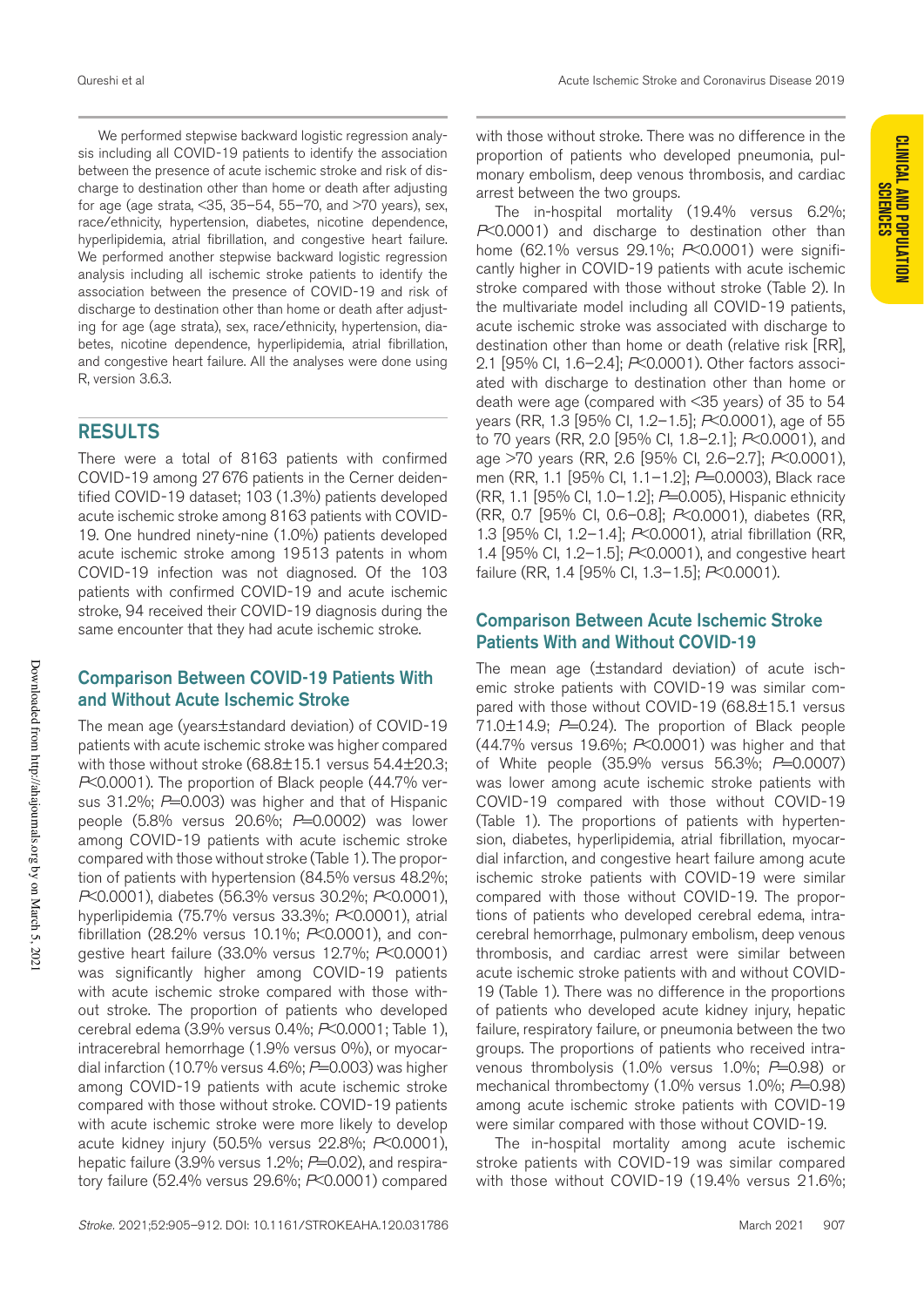| <b>Items</b>                            | Patients with COVID-<br>19 and acute ischemic<br>stroke $(n=103)$ | <b>Patients with COVID-</b><br>19 but without any<br>stroke (n=7606) | <b>Patients with acute</b><br>ischemic stroke with-<br>out COVID-19 (n=199) |
|-----------------------------------------|-------------------------------------------------------------------|----------------------------------------------------------------------|-----------------------------------------------------------------------------|
| Baseline characteristics                |                                                                   |                                                                      |                                                                             |
| Mean age $(\pm SD)$ , $y^*$             | 68.8±15.1                                                         | 54.4±20.3                                                            | 71.0±14.9                                                                   |
| Age $<$ 35 $y^*$                        | $2(1.9\%)$                                                        | 1488 (19.6%)                                                         | $6(3.0\%)$                                                                  |
| Age 35-54 y*+                           | 17 (16.5%)                                                        | 2105 (27.7%)                                                         | 17 (8.5%)                                                                   |
| Age 55-70 y                             | 32 (31.1%)                                                        | 2188 (28.8%)                                                         | 57 (28.6%)                                                                  |
| Age $>70$ y*                            | 52 (50.5%)                                                        | 1825 (24.0%)                                                         | 119 (59.8%)                                                                 |
| Men                                     | 46 (44.7%)                                                        | 3575 (47.0%)                                                         | 110 (55.3%)                                                                 |
| White, non-Hispanict                    | 37 (35.9%)                                                        | 2290 (30.1%)                                                         | 112 (56.3%)                                                                 |
| Black*t                                 | 46 (44.7%)                                                        | 2374 (31.2%)                                                         | 39 (19.6%)                                                                  |
| Asian or Pacific Islander               | $2(1.9\%)$                                                        | 199 (2.6%)                                                           | $3(1.5\%)$                                                                  |
| American Indian or Alaska Native        | $1(1.0\%)$                                                        | 99 (1.3%)                                                            | $2(1.0\%)$                                                                  |
| Hispanics*                              | $6(5.8\%)$                                                        | 1570 (20.6%)                                                         | 23 (11.6%)                                                                  |
| Hypertension*                           | 87 (84.5%)                                                        | 3662 (48.2%)                                                         | 165 (82.9%)                                                                 |
| Diabetes*                               | 58 (56.3%)                                                        | 2295 (30.2%)                                                         | 103 (51.8%)                                                                 |
| Nicotine dependence                     | 11 (10.7%)                                                        | 650 (8.6%)                                                           | 39 (19.6%)                                                                  |
| Hyperlipidemia*                         | 78 (75.7%)                                                        | 2535 (33.3%)                                                         | 142 (71.4%)                                                                 |
| Atrial fibrillation*                    | 29 (28.2%)                                                        | 768 (10.1%)                                                          | 72 (36.2%)                                                                  |
| Congestive heart failure*               | 34 (33.0%)                                                        | 969 (12.7%)                                                          | 72 (36.2%)                                                                  |
| In-hospital events                      |                                                                   |                                                                      |                                                                             |
| Mean length of hospitalization (±SD), d | 10±8                                                              | 7±6                                                                  | 9±7                                                                         |
| Cerebral edema*                         | $4(3.9\%)$                                                        | 27 (0.4%)                                                            | $5(2.5\%)$                                                                  |
| Pneumonia                               | 58 (56.3%)                                                        | 3424 (45.0%)                                                         | 109 (54.8%)                                                                 |
| Deep venous thrombosis                  | $7(6.8\%)$                                                        | 284 (3.7%)                                                           | 22 (11.1%)                                                                  |
| Pulmonary embolism                      | $4(3.9\%)$                                                        | 173 (2.3%)                                                           | $5(2.5\%)$                                                                  |
| Intubation/mechanical ventilation       | $7(6.8\%)$                                                        | 265 (3.5%)                                                           | 25 (12.6%)                                                                  |
| Urinary tract infection                 | 29 (28.2%)                                                        | 1349 (17.7%)                                                         | 59 (29.7%)                                                                  |
| Acute kidney injury*                    | 52 (50.5%)                                                        | 1737 (22.8%)                                                         | 95 (47.7%)                                                                  |
| Hepatic failure*                        | $4(3.9\%)$                                                        | 94 (1.2%)                                                            | $6(3.0\%)$                                                                  |
| Cardiac arrest                          | $4(3.9\%)$                                                        | 117 (1.5%)                                                           | $10(5.0\%)$                                                                 |
| Acute myocardial infarction*            | 11 (10.7%)                                                        | 347 (4.6%)                                                           | 36 (18.1%)                                                                  |
| Intracerebral hemorrhage*               | $2(1.9\%)$                                                        | $0(0\%)$                                                             | $6(3.0\%)$                                                                  |
| Systemic inflammatory response syndrome | $2(1.9\%)$                                                        | 113 (1.5%)                                                           | 4 (2.0%)                                                                    |
| Septic shock                            | 37 (35.9%)                                                        | 1338 (17.6%)                                                         | 81 (40.7%)                                                                  |
| Respiratory failure*                    | 54 (52.4%)                                                        | 2249 (29.6%)                                                         | 99 (49.8%)                                                                  |

|  |  |  |  | Table 1. Demographic and Clinical Characteristics of Patients |  |
|--|--|--|--|---------------------------------------------------------------|--|
|--|--|--|--|---------------------------------------------------------------|--|

COVID-19 indicates coronavirus disease 2019; and SD, standard deviation.

\*Significant difference between COVID-19 patients with acute ischemic stroke compared with those without any stroke. †Significant difference between acute ischemic patients with COVID-19 compared with those without COVID-19.

*P*=0.66). There was a significantly higher rate of discharge to destination other than home among acute ischemic stroke patients with COVID-19 compared with those without COVID-19 (62.1% versus 48.2%; *P*=0.02; Table 2). In the multivariate model, COVID-19 (RR, 1.2 [95% CI, 1.0–1.3]; *P*=0.03) was associated with discharge to destination other than home or death in patients with acute ischemic stroke. Another factor associated with discharge to destination other than home or death was atrial fibrillation (RR, 1.2 [95% CI, 1.0–1.3]; *P*=0.014).

### **DISCUSSION**

#### Salient Findings

We identified several findings from the study of 103 acute ischemic stroke patients among 8163 patients with COVID-19. Patients with COVID-19 (compared with those without COVID-19) who developed acute ischemic stroke were older, more likely to be Black, and had a higher frequency of hypertension, diabetes, hyperlipidemia, atrial fibrillation, and congestive heart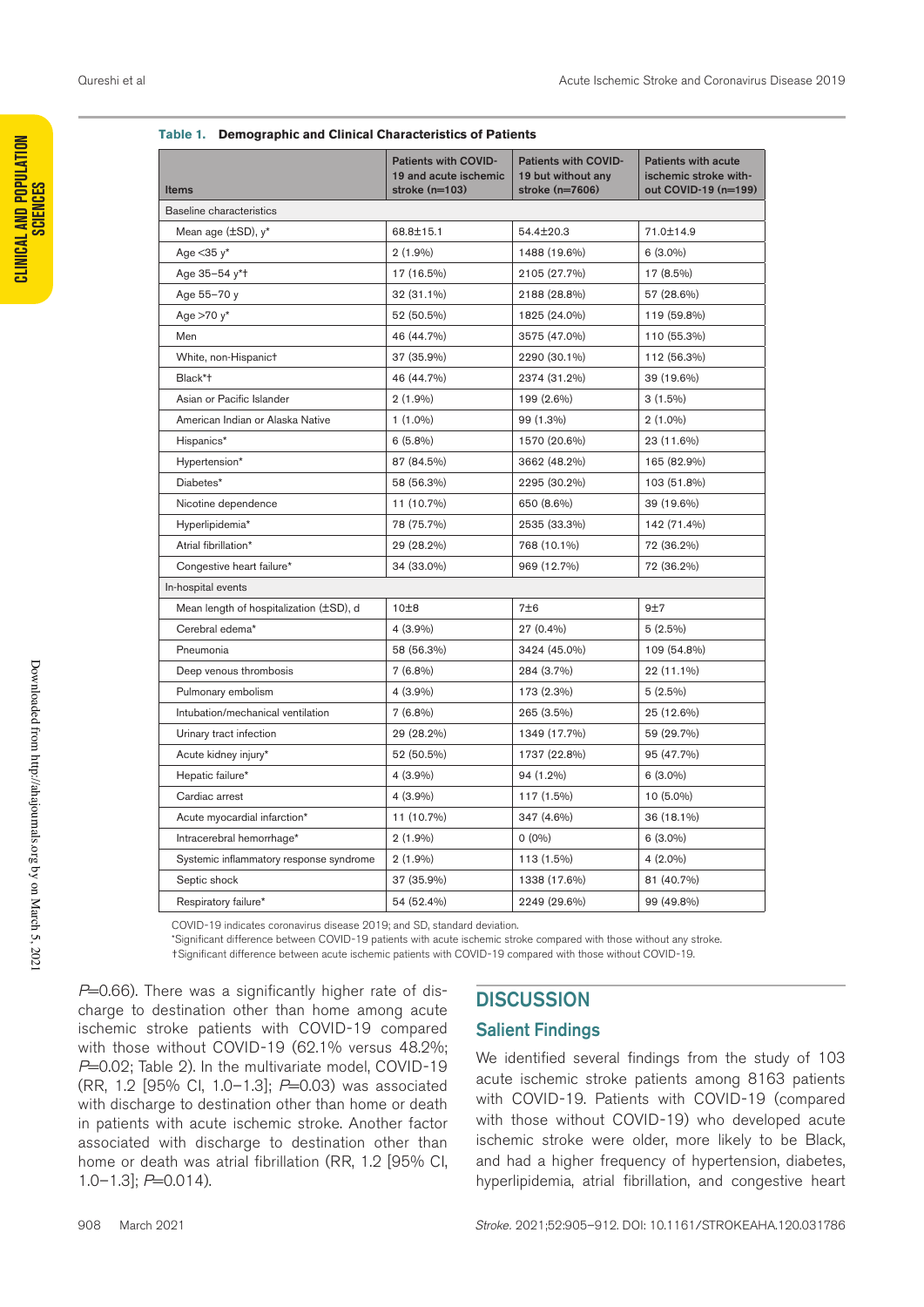| Outcome                                    | Patients with COVID-<br>19 and acute ischemic<br>stroke $(n=103)$ | <b>Patients with COVID-</b><br>19 but without any<br>stroke $(n=7606)$ | Patients with acute<br>ischemic stroke with-<br>out COVID-19 (n=199) |
|--------------------------------------------|-------------------------------------------------------------------|------------------------------------------------------------------------|----------------------------------------------------------------------|
| Discharge home*                            | 19 (18.5%)                                                        | 4939 (64.9%)                                                           | 60 (30.2%)                                                           |
| Discharge to destination other than home*+ | 64 (62.1%)                                                        | 2215 (29.1%)                                                           | 96 (48.2%)                                                           |
| In-hospital death*†                        | 20 (19.4%)                                                        | 474 (6.2%)                                                             | 43 (21.6%)                                                           |

| Table 2. | <b>Outcomes of Patients</b> |
|----------|-----------------------------|
|----------|-----------------------------|

COVID-19 indicates coronavirus disease 2019.

\*Significant difference between patients with COVID-19 and acute ischemic stroke compared with those without any stroke. †Significant difference between acute ischemic patients with COVID-19 compared with those without COVID-19.

failure. Patients with COVID-19 who developed acute ischemic stroke compared with those without acute ischemic stroke had higher cardiovascular events during hospitalization including cerebral edema, intracerebral hemorrhage, and myocardial infarction. Patients with COVID-19 and acute ischemic stroke compared with those without acute ischemic stroke were more likely to have multisystem involvement with acute kidney injury, hepatic failure, and respiratory failure. The in-hospital mortality and discharge to destination other than home were significantly higher in patients with COVID-19 and acute ischemic stroke compared with those without stroke. Patients with acute ischemic stroke had 2-fold higher risk of discharge to destination other than home or death compared with those without acute ischemic stroke among all patients with COVID-19 after adjustment for potential confounders. However, when acute ischemic stroke patients with COVID-19 were compared with those without COVID-19, there were minimal differences in baseline and clinical characteristics. There was a higher proportion of Black people among patients who had acute ischemic stroke and COVID-19 and compared with those with acute ischemic stroke without COVID-19. There was a higher rate of discharge to destination other than home or death in ischemic stroke patients with COVID-19 compared with those without COVID-19. Occurrence of COVID-19 was associated with a 1.2× higher risk of discharge to destination other than home or death among ischemic stroke patients after adjustment for potential confounders.

### COVID-19 and Risk of Acute Ischemic Stroke

We found a low occurrence (1.3%) of acute ischemic stroke among COVID-19 patients. A similar prevalence (1%) of ischemic stroke was seen among patients without COVID-19 in our analysis. The initial estimates had suggested a higher proportion  $(*5\%)$  of patients with acute ischemic stroke among those hospitalized with COVID-19.<sup>8</sup> Other studies have suggested that the proportion of patients with acute ischemic stroke may range between 1% and 3% among those hospitalized with COVID-19 receiving standard thromboprophylaxis.<sup>9-11</sup> One study<sup>16</sup> reported that 0.9% of 3556 hospitalized patients with COVID-19 had acute

ischemic stroke. Another recent study<sup>1</sup> reported that 1.6% of 1916 patients with emergency department visit or hospitalization related to COVID-19 experienced an acute ischemic stroke. Our findings suggest that most of the COVID-19 patients who develop acute ischemic stroke have preexisting cardiovascular risk factors for large vessel atherosclerosis, small vessel disease, and cardioembolism similar to acute ischemic stroke patients without COVID-19. Our findings may be somewhat different from the earlier observations from smaller case series that suggested that patients with COVID-19 who developed acute ischemic stroke were younger and without preexisting cardiovascular risk factors.16,22,23 Other studies have reported findings similar to our findings $7,13,15$  suggesting that even if COVID-19 was a predisposing factor, the risk was mainly seen in those who were already at risk for acute ischemic stroke due to other cardiovascular risk factors. Merkler et al<sup>1</sup> also reported that patients with COVID-19 had higher rates of hypertension, diabetes, coronary artery disease, chronic kidney disease, or atrial fibrillation compared with those with influenza.

## COVID-19 and Outcome of Acute Ischemic **Stroke**

The higher risk of discharge to destination other than home or death among COVID-19 patients who also develop acute ischemic stroke may be multifactorial. Patients with COVID-19 and acute ischemic stroke have a much higher occurrence of multisystem involvement including acute kidney injury, hepatic failure, and respiratory failure. Our findings of higher in-hospital mortality and discharge to destination other than home in COVID-19 patients with ischemic stroke compared with those without stroke have been identified in other studies.<sup>7,12,16,23</sup> The rate of discharge to destination other than home was higher in acute ischemic stroke patients with COVID-19 compared with those without COVID-19, supporting the contribution of COVID-19 in determining the outcome in acute ischemic stroke patients. Patients with COVID-19 have multisystem involvement as mentioned previously<sup>7,8,23</sup> and elevation in serum markers of inflammation and fibrin activation, $7,13,16$  all of which are shown to increase the rate

Downloaded from http://ahajournals.org by on March 5, 2021

Downloaded from http://ahajournals.org by on March 5, 2021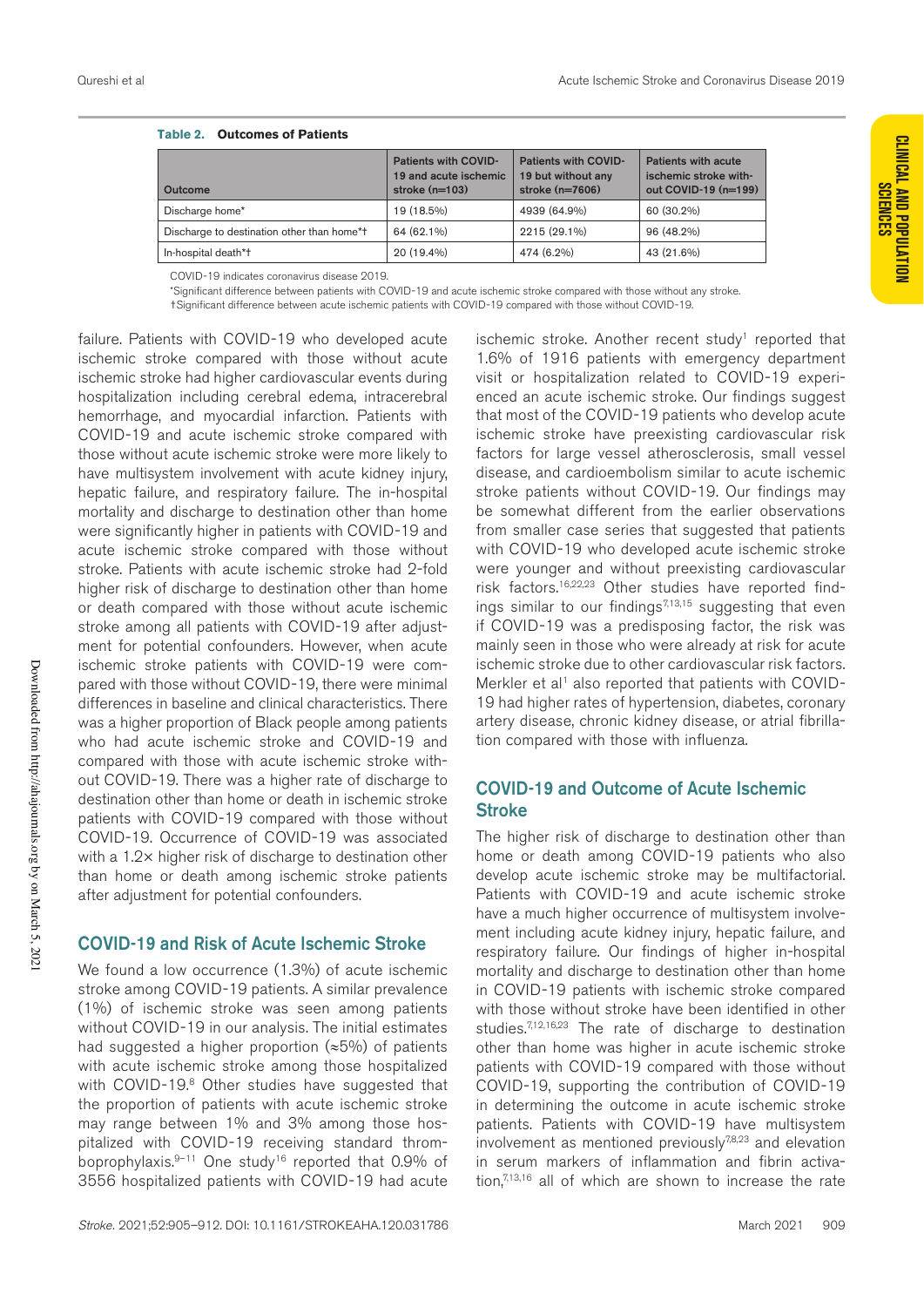of death or disability in patients with acute ischemic stroke. There is some evidence that the severity of neurological deficits may be greater $13,23$  and response to mechanical thrombectomy more limited<sup>24</sup> in acute ischemic stroke patients with COVID-19. There was no difference between the rates of utilization of thrombolysis and mechanical thrombectomy among ischemic stroke patients with COVID-19 compared with those without COVID-19 in our analysis.

#### Implications for Practice

COVID-19 was diagnosed in most acute ischemic stroke patients at the same encounter as ischemic stroke. Therefore, acute ischemic stroke patients may present without a diagnosis of COVID-19 and not always occur in those with advanced stages of COVID-19.2 COVID-19 is unlikely to be confirmed or excluded using laboratory assessment during the time frame for initial evaluation and decision-making in acute stroke patients. Therefore, an acute ischemic stroke patient with suspected COVID-19 has to be evaluated under the assumption that the patient has COVID-19. The high rate of discharge to destination other than home or death in acute ischemic stroke with COVID-19 may be related to multiple organ dysfunction/failure and is unlikely to be influenced from acute treatment of ischemic stroke. An assessment of the magnitude of multiple organ dysfunction maybe helpful in delineating the overall care paradigm in acute ischemic stroke patients considering the effect of COVID-19–related factors independent of stroke. Relatively low rates of intravenous thrombolysis and mechanical thrombectomy were seen in acute ischemic stroke patients with or without COVID-19. New challenges and delays in existing triage protocols for facilitating rapid transfers from emergency department to angiographic suite and between facilities may be partly responsible because of new protocols to ensure early detection of COVID-19 and reduction in transmission.25,26

### Limitations

Certain aspects of the analysis may have direct implications for interpretation. Our analyses used Cerner deidentified COVID-19 dataset derived from large number of health care facilities. However, the dataset provides minimal details on the severity of neurological deficits and diagnostic study results (neuroimaging and laboratory tests), and, therefore, the exact reasons for differences in outcomes between patients with COVID-19 who developed acute ischemic stroke and those who did not could not be determined. The dataset also depends on the accuracy of diagnosis and procedures listed in the data collection system. *ICD-10* diagnosis codes have a high positive predictive value to identify acute ischemic stroke from the principle discharge diagnosis.<sup>27</sup> The discharge functional outcome cannot be measured with the available data, and the closest index was using the destination of discharge as done in previous studies using Nationwide Inpatient Sample data.<sup>20,28</sup> Discharge to home has a high negative predictive value (ability to exclude) for patients with a modified Rankin Scale score of 2 to 6 at 3 months. The positive predictive value of discharge to nursing home or skilled nursing facility is high (ability to include) for patients with a modified Rankin Scale score of 2 to 6 at 3 months.<sup>21</sup> Therefore, discharge destination may allow differentiation of patients with different functional outcomes with reasonable level of accuracy. The acute ischemic stroke patients without COVID-19 in the dataset were those who were screened for COVID-19 due to either history of exposure or respiratory symptoms. These patients may have clinical presentation suggestive of respiratory tract infections, which could mean that they may have other respiratory tract infections or even a small minority have undetected COVID-19 depending upon the screening tests undertaken.29–31 Therefore, these patients may not be completely reflective of acute ischemic stroke patients in the general population. The high proportion of patients with a history of cigarette smoking and pneumonia among acute ischemic stroke patients without COVID-19 is presumably explained by this bias. Furthermore, the proportion of patients who have COVID-19 among all patients who were admitted with ischemic stroke during the same time period cannot be deduced. Since our analysis only includes patients who were hospitalized, those with transient ischemic attack and minor ischemic stroke maybe underrepresented. This underrepresentation is particularly prominent during the COVID-19 pandemic because patients with mild diseases are avoiding hospitalization in an effort to reduce exposure.<sup>32</sup> We estimated the proportion of patients with acute ischemic stroke (using same *ICD-10-CM* diagnosis codes or *International Classification of Diseases, Ninth Revision, Clinical Modification* equivalent) in the CERNER Health Facts database with similar design to provide data for qualitative comparisons. Patients with acute ischemic stroke constituted 0.72% of all hospitalized patients between January 1, 2000, and July 1, 2018 (A.I. Qureshi, W. Huang, I. Lobanova, unpublished data, 2020).

#### **Conclusions**

Acute ischemic stroke was infrequent in patients with COVID-19 and usually in the presence of other cardiovascular risk factors. The risk of discharge to destination other than home or death increased 2-fold with the occurrence of acute ischemic stroke in patients with COVID-19. Among all acute ischemic stroke patients, COVID-19 was associated with increased risk of

**CLINICAL AND POPULATION SCIENCES**

**CLINICAL AND POPULATION**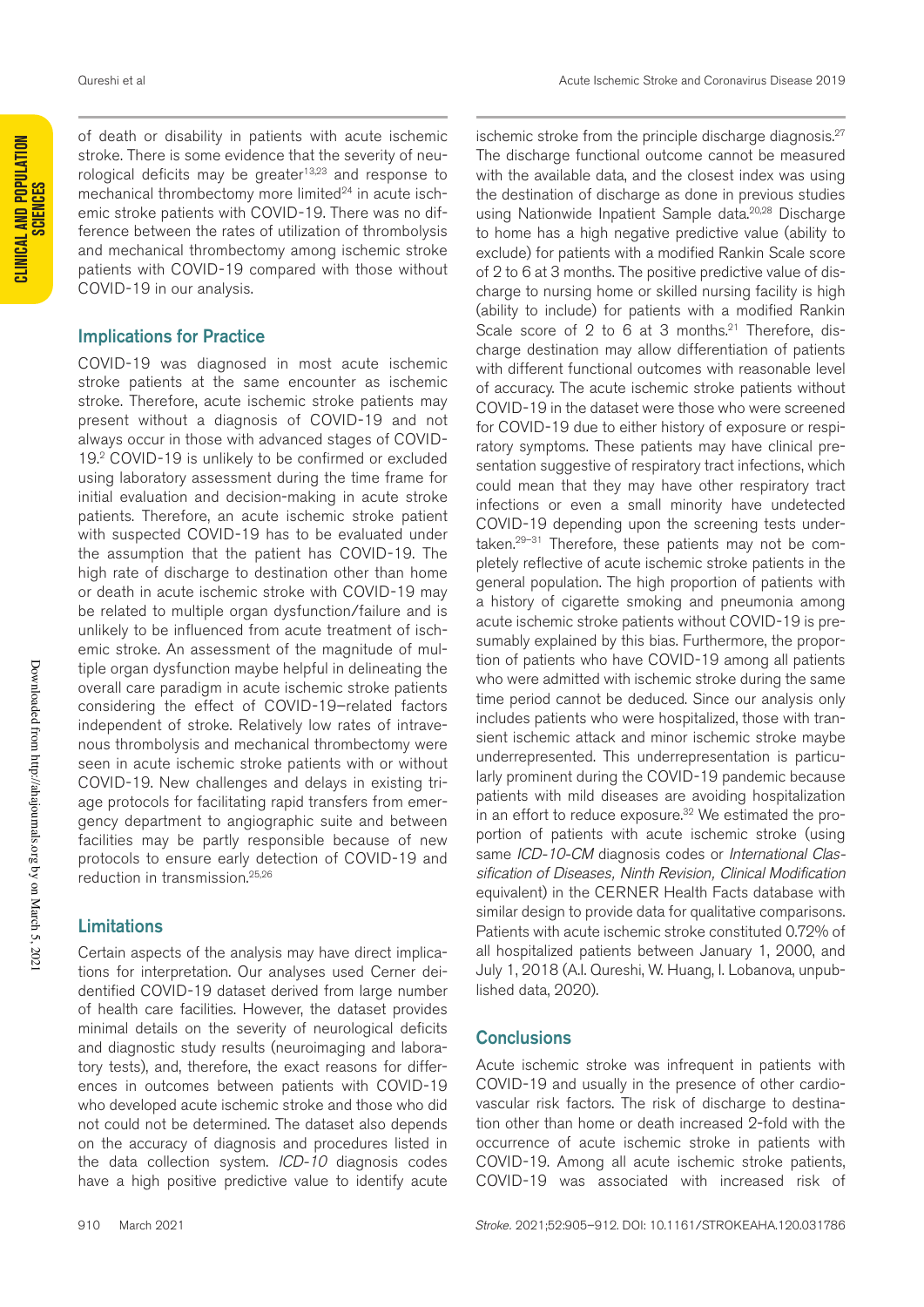**CLINICAL AND POPULATION** 

discharge to destination other than home or death for reasons that need to be determined.

#### ARTICLE INFORMATION

Received July 13, 2020; final revision received December 2, 2020; accepted December 15, 2020.

#### **Affiliations**

Zeenat Qureshi Institute, St Cloud, MN (A.I.Q, W.H., I.L.). Department of Neurology (A.I.Q., W.H., I.L., B.R.F., C.R.G.), Institute for Data Science and Informatics (W.I.B., M.R., C.-R.S.), Department of Medicine (D.S.), Department of Internal Medicine (S.H.N.), and Division of Neurosurgery (F.S.), University of Missouri, Columbia. Tiger Institute for Health Innovation, Cerner Corporation, Columbia, MO (D.M.). St. Cloud Hospital, MN (M.F.K.S.).

#### Acknowledgments

All authors contributed to design, analysis, draft and revision, final approval, and agreement to be accountable for all aspects of the work in ensuring that questions related to the accuracy or integrity of any part of the work are appropriately investigated and resolved.

#### Sources of Funding

W.I. Baskett had full access to all the data in the study and takes responsibility for the integrity of the data and the accuracy of the data analysis. W.I. Baskett and Dr Raju are supported by the National Institutes of Health (5T32LM012410). The content is solely the responsibility of the authors and does not necessarily represent the official views of the National Institutes of Health.

#### **Disclosures**

None.

#### **REFERENCES**

- 1. Merkler AE, Parikh NS, Mir S, Gupta A, Kamel H, Lin E, Lantos J, Schenck EJ, Goyal P, Bruce SS, et al. Risk of ischemic stroke in patients with coronavirus disease 2019 (COVID-19) vs patients with influenza. *JAMA Neurol.* 2020;77:1366–1372.
- 2. Smeeth L, Thomas SL, Hall AJ, Hubbard R, Farrington P, Vallance P. Risk of myocardial infarction and stroke after acute infection or vaccination. *N Engl J Med.* 2004;351:2611–2618. doi: 10.1056/NEJMoa041747
- 3. Warren-Gash C, Blackburn R, Whitaker H, McMenamin J, Hayward AC. Laboratory-confirmed respiratory infections as triggers for acute myocardial infarction and stroke: a self-controlled case series analysis of national linked datasets from Scotland. *Eur Respir J*. 2018;51:1701794.
- 4. Qureshi AI, Abd-Allah F, Al-Senani F, Aytac E, Borhani-Haghighi A, Ciccone A, Gomez CR, Gurkas E, Hsu CY, Jani V, et al. Management of acute ischemic stroke in patients with COVID-19 infection: report of an international panel. *Int J Stroke.* 2020;15:540–554. doi: 10.1177/1747493020923234
- 5. Li Y, Li M, Wang M, Zhou Y, Chang J, Xian Y, Wang D, Mao L, Jin H, Hu B. Acute cerebrovascular disease following COVID-19: a single center, retrospective, observational study. *Stroke Vasc Neurol.* 2020;5:279–284. doi: 10.1136/svn-2020-000431
- 6. CDC Covid- Response Team. Severe outcomes among patients with coronavirus disease 2019 (COVID-19) - United States, February 12-March 16, 2020. *MMWR Morb Mortal Wkly Rep*. 2020;69:343–346.
- 7. Qin C, Zhou L, Hu Z, Yang S, Zhang S, Chen M, Yu H, Tian DS, Wang W. Clinical characteristics and outcomes of COVID-19 patients with a history of stroke in Wuhan, China. *Stroke.* 2020;51:2219–2223. doi: 10.1161/STROKEAHA.120.030365
- Mao L, Jin H, Wang M, Hu Y, Chen S, He Q, Chang J, Hong C, Zhou Y, Wang D, et al. Neurologic Manifestations of hospitalized patients with coronavirus disease 2019 in Wuhan, China. *JAMA Neurol.* 2020;77:683–690. doi: 10.1001/jamaneurol.2020.1127
- 9. Lodigiani C, Iapichino G, Carenzo L, Cecconi M, Ferrazzi P, Sebastian T, Kucher N, Studt JD, Sacco C, Bertuzzi A, et al; Humanitas COVID-19 Task Force. Venous and arterial thromboembolic complications in COVID-19 patients admitted to an academic hospital in Milan, Italy. *Thromb Res.* 2020;191:9–14. doi: 10.1016/j.thromres.2020.04.024
- 10. Klok FA, Kruip MJHA, van der Meer NJM, Arbous MS, Gommers D, Kant KM, Kaptein FHJ, van Paassen J, Stals MAM, Huisman MV, et al. Confirmation of

the high cumulative incidence of thrombotic complications in critically ill ICU patients with COVID-19: an updated analysis. *Thromb Res.* 2020;191:148– 150. doi: 10.1016/j.thromres.2020.04.041

- 11. Helms J, Tacquard C, Severac F, Leonard-Lorant I, Ohana M, Delabranche X, Merdji H, Clere-Jehl R, Schenck M, Fagot Gandet F, et al; CRICS TRIGGERSEP Group (Clinical Research in Intensive Care and Sepsis Trial Group for Global Evaluation and Research in Sepsis). High risk of thrombosis in patients with severe SARS-CoV-2 infection: a multicenter prospective cohort study. *Intensive Care Med.* 2020;46:1089–1098. doi: 10.1007/s00134-020-06062-x
- 12. Jain R, Young M, Dogra S, Kennedy H, Nguyen V, Jones S, Bilaloglu S, Hochman K, Raz E, Galetta S, et al. COVID-19 related neuroimaging findings: a signal of thromboembolic complications and a strong prognostic marker of poor patient outcome. *J Neurol Sci.* 2020;414:116923. doi: 10.1016/j.jns.2020.116923
- 13. Benussi A, Pilotto A, Premi E, Libri I, Giunta M, Agosti C, Alberici A, Baldelli E, Benini M, Bonacina S, et al. Clinical characteristics and outcomes of inpatients with neurologic disease and COVID-19 in Brescia, Lombardy, Italy. *Neurology.* 2020;95:e910–e920. doi: 10.1212/WNL.0000000000009848
- 14. Fara MG, Stein LK, Skliut M, Morgello S, Fifi JT, Dhamoon MS. Macrothrombosis and stroke in patients with mild Covid-19 infection. *J Thromb Haemost.* 2020;18:2031–2033. doi: 10.1111/jth.14938
- 15. Morassi M, Bagatto D, Cobelli M, D'Agostini S, Gigli GL, Bnà C, Vogrig A. Stroke in patients with SARS-CoV-2 infection: case series. *J Neurol.* 2020;267:2185–2192. doi: 10.1007/s00415-020-09885-2
- 16. Yaghi S, Ishida K, Torres J, Mac Grory B, Raz E, Humbert K, Henninger N, Trivedi T, Lillemoe K, Alam S, et al. SARS-CoV-2 and stroke in a New York healthcare system. *Stroke.* 2020;51:2002–2011. doi: 10.1161/ STROKEAHA.120.030335
- 17. Laird-Maddox M, Mitchell SB, Hoffman M. Integrating research data capture into the electronic health record workflow: real-world experience to advance innovation. *Perspect Health Inf Manag.* 2014;11:1e.
- 18. Cerner Corporation. Cerner Provides Access to De-Identified Patient Data for COVID-19 Research and Vaccine Development. 2020. Accessed July 13, 2020. https://www.cerner.com/newsroom/cerner-provides-accessto-de-identified-patient-data-for-covid-19-research-and-vaccine-development.
- 19. Qureshi AI, Baskett WI, Huang W, Shyu D, Myers D, Raju M, Lobanova I, Suri MFK, Naqvi SH, Shyu CR. Facilitating the study of relationships between COVID-19 and cardiovascular health outcomes using cerner real-world COVID-19 deidentified dataset. *Health Care Res J*. 2020;1:17–28.
- 20. Qureshi AI, Chaudhry SA, Hassan AE, Zacharatos H, Rodriguez GJ, Suri MF, Lakshminarayan K, Ezzeddine MA. Thrombolytic treatment of patients with acute ischemic stroke related to underlying arterial dissection in the United States. *Arch Neurol.* 2011;68:1536–1542. doi: 10.1001/archneurol.2011.213
- 21. Qureshi AI, Chaudhry SA, Sapkota BL, Rodriguez GJ, Suri MF. Discharge destination as a surrogate for Modified Rankin Scale defined outcomes at 3- and 12-months poststroke among stroke survivors. *Arch Phys Med Rehabil.* 2012;93:1408.e1–1413.e1. doi: 10.1016/j.apmr.2012.02.032
- 22. Oxley TJ, Mocco J, Majidi S, Kellner CP, Shoirah H, Singh IP, De Leacy RA, Shigematsu T, Ladner TR, Yaeger KA, et al. Large-vessel stroke as a presenting feature of Covid-19 in the young. *N Engl J Med.* 2020;382:e60. doi: 10.1056/NEJMc2009787
- 23. Sweid A, Hammoud B, Bekelis K, Missios S, Tjoumakaris SI, Gooch MR, Herial NA, Zarzour H, Romo V, DePrince M, et al. Cerebral ischemic and hemorrhagic complications of coronavirus disease 2019. *Int J Stroke.* 2020;15:733–742. doi: 10.1177/1747493020937189
- 24. Escalard S, Maïer B, Redjem H, Delvoye F, Hébert S, Smajda S, Ciccio G, Desilles JP, Mazighi M, Blanc R, et al. Treatment of acute ischemic stroke due to large vessel occlusion with COVID-19: experience from paris. *Stroke.* 2020;51:2540–2543. doi: 10.1161/STROKEAHA.120.030574
- 25. Kerleroux B, Fabacher T, Bricout N, Moïse M, Testud B, Vingadassalom S, Ifergan H, Janot K, Consoli A, Ben Hassen W, et al; SFNR, the ETIS Registry, and the JENI-Research Collaborative. Mechanical Thrombectomy for acute ischemic stroke amid the COVID-19 outbreak: decreased activity, and increased care delays. *Stroke.* 2020;51:2012–2017. doi: 10.1161/STROKEAHA.120.030373
- 26. Teo KC, Leung WCY, Wong YK, Liu RKC, Chan AHY, Choi OMY, Kwok WM, Leung KK, Tse MY, Cheung RTF, et al. Delays in stroke onset to hospital arrival time during COVID-19. *Stroke.* 2020;51:2228–2231. doi: 10.1161/STROKEAHA.120.030105